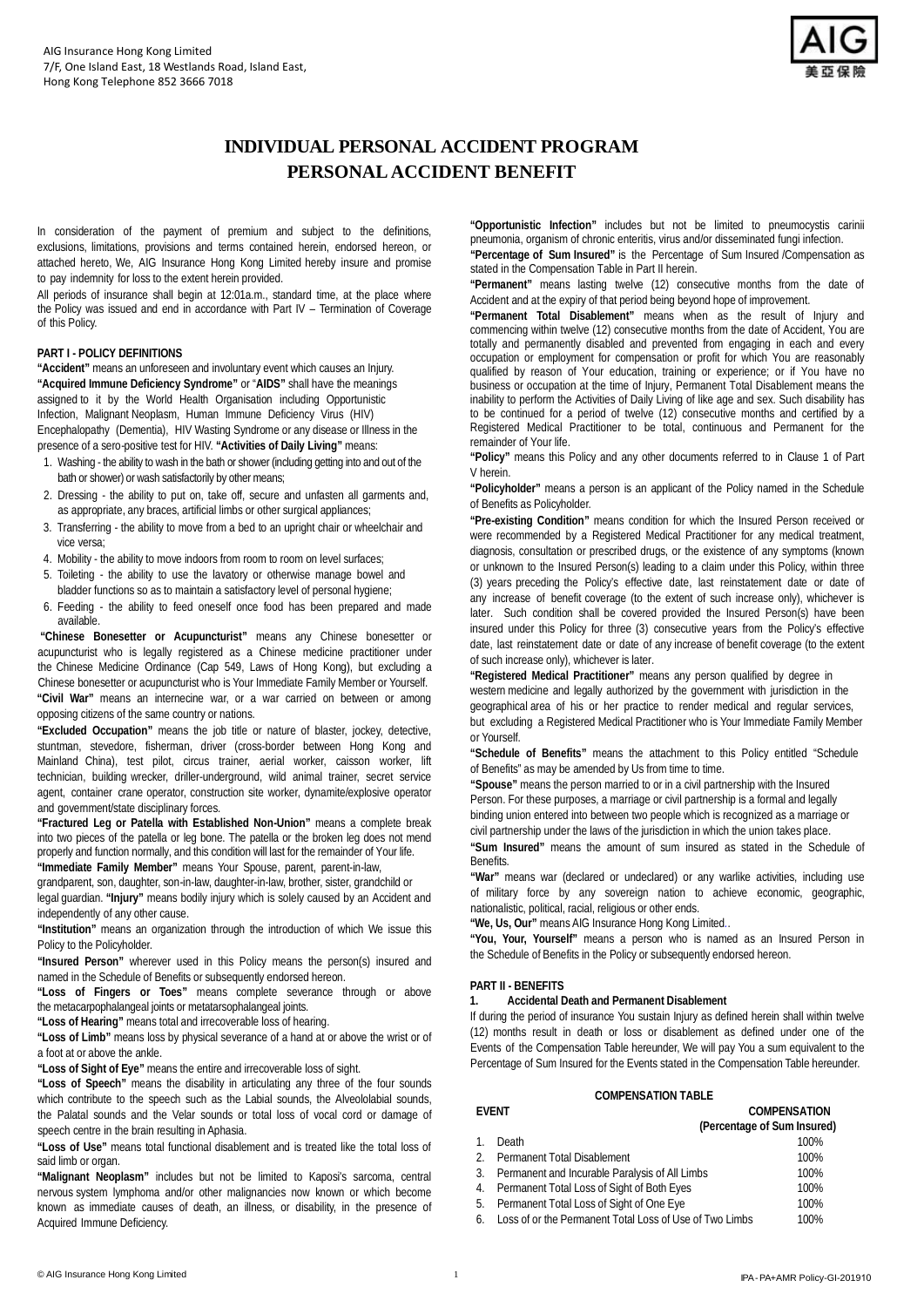#### AIG Insurance Hong Kong Limited 7/F, One Island East, 18 Westlands Road, Island East, Hong Kong Telephone 852 3666 7018

| 7. | Loss of or the Permanent Total Loss of Use of One Limb                      | 100% |  |
|----|-----------------------------------------------------------------------------|------|--|
| 8. | Loss of Speech and Hearing                                                  | 100% |  |
| 9. | Permanent and Incurable Insanity                                            | 100% |  |
|    | 10. Permanent Total Loss of Hearing in                                      |      |  |
|    | <b>Both Ears</b><br>(a)                                                     | 75%  |  |
|    | (b)<br>One Ear                                                              | 15%  |  |
|    | 11. Loss of Speech                                                          | 50%  |  |
|    | 12. Permanent Total Loss of the Lens of One Eye                             | 50%  |  |
|    | 13. Loss of or the Permanent Total Loss of Use of Four Fingers and Thumb of |      |  |
|    | <b>Right Hand</b>                                                           | 70%  |  |
|    | Left Hand                                                                   | 50%  |  |
|    | 14. Loss of or the Permanent Total Loss of Use of Four Fingers of           |      |  |
|    | <b>Right Hand</b>                                                           | 40%  |  |
|    | Left Hand                                                                   | 30%  |  |
|    | 15. Loss of or the Permanent Total Loss of Use of One Thumb                 |      |  |
|    | <b>Both Right Joints</b>                                                    | 30%  |  |
|    | One Right Joint                                                             | 15%  |  |
|    | <b>Both Left Joints</b>                                                     | 20%  |  |
|    | One Left Joint                                                              | 10%  |  |
|    | 16. Loss of or the Permanent Total Loss of Use of Fingers                   |      |  |
|    | Three Right Joints                                                          | 10%  |  |
|    | Two Right Joints                                                            | 7.5% |  |
|    | One Right Joint                                                             | 5%   |  |
|    | Three Left Joints                                                           | 7.5% |  |
|    | Two Left Joints                                                             | 5%   |  |
|    | One Left Joint                                                              | 2%   |  |
|    | 17. Loss of or the Permanent Total Loss of Use of Toes                      |      |  |
|    | All - One Foot                                                              | 15%  |  |
|    | Great - Both Joints                                                         | 5%   |  |
|    | Great - one Joint                                                           | 3%   |  |
|    | 18. Fractured Leg or Patella with Established Non-Union                     | 10%  |  |
| 10 | معرج كالممملية بنماسم الممتلوم واسمعك والمتحملات                            | 7.50 |  |

19. Shortening of Leg by at least 5 cm  $1.5\%$ 

20. Permanent Disability not otherwise provided for under Event 10 to 19 inclusive. Such Compensation/Percentage of Sum Insured as We shall in Our absolute discretion determine and being in Our opinion not inconsistent with the Compensation provided under Event 10 to 19 inclusive.

#### **COMPENSATION:-**

- a) Compensation shall not be payable for more than one Event as stated in the Compensation Table in respect of the same Accident. Should more than one Event occur from the same Accident, We shall only be liable for the Event with the greater Percentage of Sum Insured.
- b) In the event the accumulation of total paid Compensation in respect of one or more Events of the same Insured Person is below one hundred percent (100%) of the Sum Insured of this Policy, We thereafter shall only be liable for the remaining balance payable up to one hundred percent (100%) of the Sum Insured.
- c) Your coverage shall be terminated upon occurrence of any loss for which benefit is payable under any one of the above Event 1 to 9.
- d) When a limb or organ which had been partially disabled prior to an Injury covered under this Policy and which becomes totally disabled as a result of such Injury, the Percentage of Sum Insured payable shall be determined by Us having regard to the extent of disablement caused by the Injury. No payment however shall be made in respect of the loss of a limb or organ which was disabled prior to the Injury.
- e) If You are left-handed and has specifically mentioned this on the application, the Percentage of Sum Insured set out above from Event 13 to 16 inclusive for the various disabilities of right hand and left hand will be transposed.

## **EXPOSURE AND DISAPPEARANCE**

By the reason of any covered Accident, You are unavoidably exposed to the elements (including but not limited to prolonged and rigorous weather or environmental conditions) and as a direct and unavoidable result of such exposure sustains death, loss or disablement within twelve (12) months from the date of Accident, We will pay in accordance with the Event as stated in the Compensation Table.

If Your body has not been found within twelve (12) months after the date of the disappearance, sinking or wrecking of the aircraft or other conveyance either on ground or at sea in which You were traveling at the time of the Injury, under such circumstances, it will be presumed that You suffered loss of life resulting from Injury covered by this Policy at the time of such disappearance, sinking or wrecking. We will pay in accordance with the Event as stated in the Compensation Table, subject



to the receipt of a signed undertaking by the personal representative(s) of Your estate that any such payment shall be refunded to Us if it is later discovered that You did not suffer loss of life as a result of the Accident.

#### **2. Accidental Medical Expenses**

We shall reimburse the actual medical expenses incurred as a result of an Injury paid to a duly qualified Registered Medical Practitioner, nurse, Hospital and/or ambulance service for medical, surgical, X-ray, hospital or nursing treatment including the cost of medical supplies and ambulance hire, but excluding the cost of dental treatment unless such treatment is necessarily incurred to sound and natural teeth and is caused by the Injury. We shall also reimburse the medical expenses incurred as a result of an Injury paid to a Chinese Bonesetter or Acupuncturist subject to HK\$1,500 per Accident and HK\$3,000 per policy year. In no event shall all the reimbursed medical expenses exceeding the Sum Insured of Accidental Medical Expenses for any one Accident stated in the Schedule of Benefits. If You are entitled to a refund of all or part of such expenses from any other source, We will only be liable for the excess of the amount recoverable from such other source.

## **PART III – EXCLUSIONS**

We will not pay for any loss directly or indirectly, wholly or partly arising as a result of:

- 1. War, invasion, act of foreign enemy, hostilities, Civil War, revolution, rebellion, insurrection, military or usurped power or any warlike operations;
- 
- 2. violation or attempted violation of the law or resistance to arrest;<br>3. The armed force paval military or air force service or operations: an armed force, naval, military or air force service or operations; any flying service;
- 4. air travel except as a passenger in any properly licensed private and/or commercial aircraft;
- 5. suicide or attempted suicide or intentional self injury while sane or insane;
- 6. childbirth, miscarriage, abortion, birth control, infertilization, pregnancy or any complications therefrom notwithstanding that such event may have been accelerated or induced by injury;
- 7. Acquired Immune Deficiency Syndrome (AIDS) or any disease or Injury commencing in the presence of a sero positive test for HIV and related disease; venereal disease or any other sexually transmitted diseases;
- 8. psychosis, sleep disturbance disorder, mental or nervous disorders, anxiety, stress or depression; treatment of alcoholism, or drug abuse or any other complications arising therefrom or from any drug accident;
- 9. the influence of alcohol or any non-prescribed drug;
- 10. any Pre-existing Condition or any complications arising therefrom;
- 11. cosmetic, plastic or any elective surgery; surgical or non-surgical treatment of obesity (including morbid obesity) or weight control programs; congenital disease or defect or any complications or conditions arising therefrom;
- 12. dental care or surgery unless necessitated by an Accident (excluding denture and related expenses) to sound and natural teeth;
- 13. any kind of disease, even as a consequence of any kind of injury;
- 14. any loss caused by an Injury which is a consequence of any kind of disease (other than sickness benefits);
- 15. engaging in a sport in a professional capacity or where You would or could earn income or remuneration from engaging in such sport;
- 16. testing of any kind of conveyance; engaging in offshore activities like commercial diving, oil rigging, mining or aerial photography;
- 17. fitting of glasses for eye refraction, or hearing aids; corrective aids and treatment of refractive errors unless necessitated by Injury caused by an Accident;
- 18. any additional cost of single or private room accommodation at a hospital, charges in respect of special or private nursing, non-medical personal services such as radio, telephone and the like; procurement or use of special braces, appliances or equipments;
- 19. general or health check-up, convalescence, custodial or rest cure, vaccination and immunization injections, tests not incident to treatment or diagnosis of an actual disability or any treatment which is not medically necessary; or
- 20. willful or deliberate exposure to danger (except in an attempt to save human life), or any Injury arising out of non-adherence to medical advice.

The Company will not be liable to provide any coverage or to make any payment if to do so would be in violation of any sanctions law or regulations which would expose it, its parent company or its ultimate controlling entity to any penalty under any sanctions law or regulation.

#### **PART IV - TERMINATION OF COVERAGE**

- 1. This Policy will be terminated:
	- when premium is not paid when due; or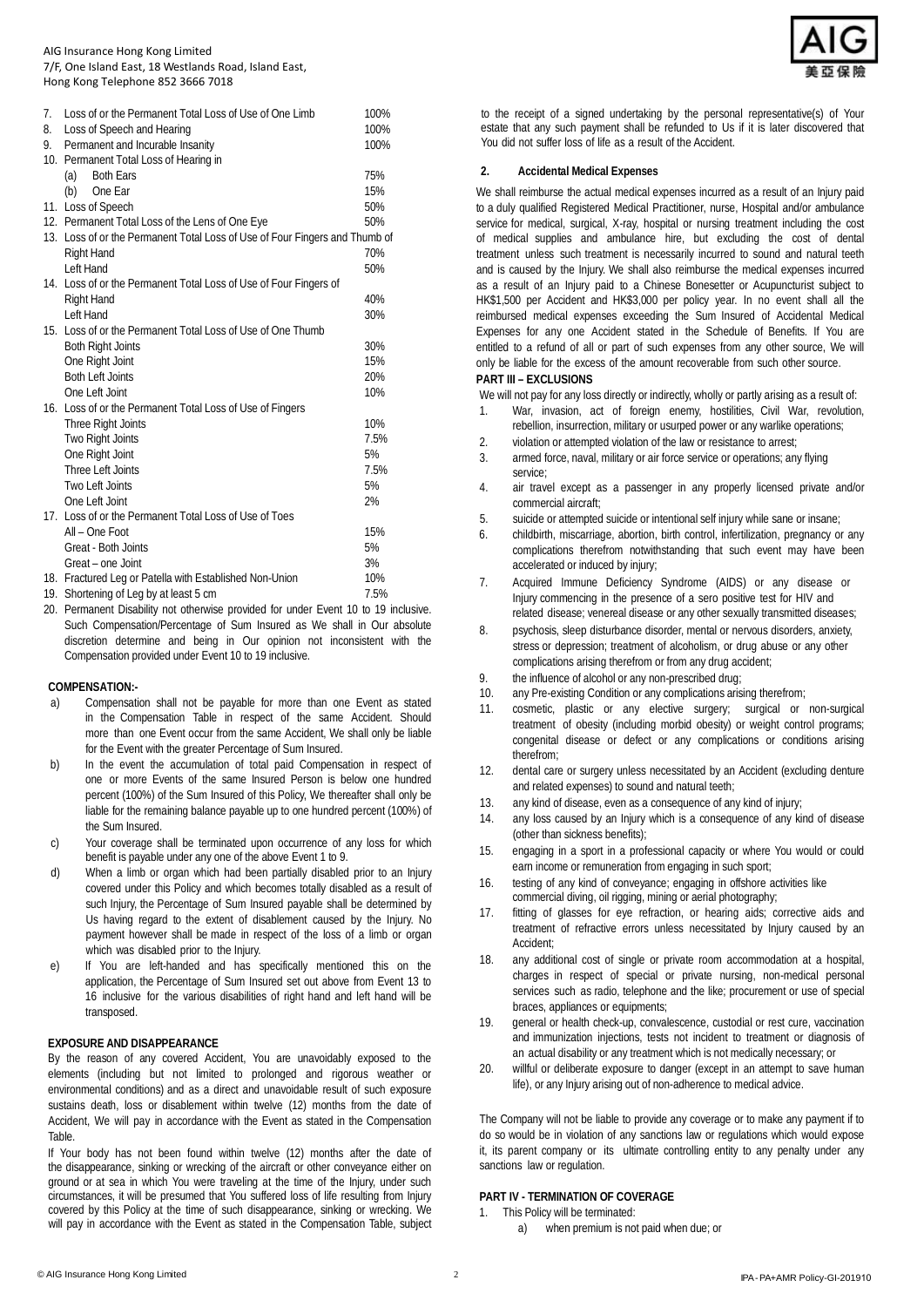- on next premium due date when the Policyholder (who is also an Insured Person) no longer fulfils the eligibility as stated under "Clause (2) – Age limit for Insured Person" of "Part V – General Provisions"; or
- on next premium due date following the notification from the Policyholder (who is also an Insured Person) that his/her occupation is changed to any Excluded Occupation, and any claims related to such Excluded Occupation will be forfeited; or
- d) upon payment of the benefits to the Policyholder (who is also an Insured Person) under the circumstances mentioned under "Compensation – Clause (b) or (c)" of "Accidental Death and Permanent Disablement" of "Part II – Benefits" and no premium will be returned.
- e) when there is any fraud, misstatement, non-disclosure or concealment in respect of this insurance or any claim hereunder shall render this Policy null and void immediately. All the premiums paid and claims under this Policy shall be forfeited.
- 2. Your individual coverage will be terminated on next premium due date:
	- a) when You no longer fulfil the eligibility as stated under "Clause (2) Age limit for Insured Person" of "Part V – General Provisions"; or
	- b) following the notification from the Policyholder that Your occupation is changed to any Excluded Occupation, and any claims related to such Excluded Occupation will be forfeited; or
	- c) upon payment of the benefits under the circumstances mentioned under

"Compensation - Clause (b) or (c)" of "Accidental Death and Permanent Disablement" of "Part II – Benefits" and no premium will be returned.

3. The Policyholder or We may cancel this Policy at any time by written notice delivered to each other at the last known address or e -mail address stating when thereafter such cancellation shall be effective from the next premium due date. Such cancellation shall be without prejudice to any claim originating prior thereto.

## **PART V - GENERAL PROVISIONS**

## **1. ENTIRE CONTRACT**

The Policy, Schedule of Benefits, application, riders, endorsements and attachments (if any) constitute the entire contract of insurance. No statement made by the applicant for insurance not included herein shall avoid the Policy or be used in any legal proceedings hereunder unless such statement is fraudulent. No agent has authority to change this Policy or to waive any of its provisions. No change in this Policy shall be valid unless approved by Us and such approval be endorsed hereon.

## **2. AGE LIMIT FOR INSURED PERSON**

The insurance under this Policy shall cover a) For adult – between eighteen (18) and fifty-five (55) years old (both years inclusive), renewable up to sixtyfive (65) years old and all benefits shall terminate on the next premium due date following Your 66th birthday; b) For child – must be unmarried and unemployed, between six (6) months and twenty-one (21) years old (both years inclusive), renewable up to twenty-five (25) years old if a full time student. All benefits shall terminate on the next premium due date following the 22nd or 26th birthday of the insured child.

## **3. OCCUPATION RESTRICTION**

No coverage hereunder whatsoever shall be provided to any person whose occupation falls within Excluded Occupation, save for an Insured Person who is an employee or member of an Institution and who is issued this Policy as a result of introduction by the Institution and whose application for insurance is acceptable to Us.

## **4. MISSTATEMENT OF AGE**

If Your age has been misstated, the premium difference would be returned or charged according to the correct age. In the event Your age has been misstated and if, according to Your correct age, the coverage provided by the Policy would not have become effective, or would have ceased prior to the acceptance of each premium or premiums, then Our liability during the period that You are not eligible for coverage shall be limited to the refund of all premiums paid for the period covered by the Policy.

## **5. STATUS CHANGE**

You must take full responsibility to inform Us forthwith of any change in respect of the information provided in the application for this Policy, otherwise We reserve the right to refuse or invalidate all claims under this Policy.

## **6. TIME OF NOTICE OF CLAIM**

Written notice of claim must be given to Us within thirty (30) days after occurrence of any event likely to give rise to a claim under this Policy.



However immediate notice must be given to Us in the event of accidental death.

## **7. FORMS FOR PROOF OF LOSS**

We, upon receipt of such notice, will furnish to the claimant such forms, as are usually furnished by it for filing proofs of loss. If such forms are not so furnished within fifteen (15) days after the receipt of such notice, the claimant shall be deemed to have complied with the requirements of this Policy as to proof of loss upon submitting within the time fixed in the Policy for filing proof of loss, written proof covering the occurrence, character and extent of the loss for which a claim is made. All certificates information and evidence required by Us shall be furnished at Your or Your personal representative's expense and shall be in such form and of such nature as We may prescribe.

## **8. SUFFICIENCY OF NOTICE**

Such notice by or on behalf of the Policyholder or You given to Us, with particulars sufficient to identify the Policyholder or You shall be deemed to be noticed to Us. Failure to give notice within the time provided in this Policy shall not invalidate any claim if it shall be shown not to have been reasonably possible to give such notice and that notice was given as soon as reasonably possible.

## **9. TIME FOR FILING PROOF OF LOSS**

Affirmative proof of loss must be furnished to Us in case of a claim within ninety

#### (90) days after the date of relevant loss. **10. MEDICAL EXAMINATION AND TREATMENT**

We shall have the right and opportunity to examine You when and as often as it may reasonably require during the pendency of a claim hereunder, and also the right and opportunity to make an autopsy at Our expense in case of death where it is not forbidden by law. You shall as soon as possible after the occurrence of any Injury or Sickness, whichever is appropriate, obtain and follow the advice of a duly qualified Registered Medical Practitioner and We shall not be liable for any consequences arising by reason of Your failure to obtain or follow such advice and use such appliances or remedies as may be prescribed.

## **11. TIME FOR PAYMENT OF INDEMNITIES**

All indemnities provided in this Policy will be paid immediately after the receipt of due proof, except for the indemnity in respect of Permanent Total Disablement or for periodic payment.

## **12. TO WHOM INDEMNITIES PAYABLE** Indemnity for loss of Your life is payable to Your estate. All other indemnities

#### of this Policy are payable to You. **13. LIMITATION OF TIME FOR BRINGING SUIT**

No action at law or in equity shall be brought to recover on this Policy prior to the expiration of sixty (60) days after written proof of loss has been furnished in accordance with the requirements of this Policy. No such action shall be brought after the expiration of two (2) years after the time written proof of loss is required to be furnished.

## **14. LIMITATION CONTROLLED BY STATUTE**

If any time limitation of this Policy, with respect to giving notice of claim or furnishing proof of loss, is less than that permitted by the law of the state of which the Policyholder or You reside at the time this Policy is issued, such limitation is hereby extended to agree with the minimum time permitted by such law.

## **15. ASSIGNMENT**

No notice of assignment of interest under this Policy shall be binding upon Us. We do not assume any responsibility for the validity of an assignment. No provision of the charter, constitution or by-laws of Us shall be used in defense of any claim arising under this Policy, unless such provision is incorporated in full in this Policy.

## **16. COMPLIANCE WITH POLICY PROVISIONS**

Failure to comply with any of the provisions contained in this Policy shall invalidate all claims hereunder.

## **17. REINSTATEMENT OF POLICY**

If this Policy lapses due to non-payment of premiums, it may be reinstated with Our approval. Benefits will not, however, be payable for any event likely to give rise to a claim under this Policy which occurs while the Policy has lapsed and Pre- existing Condition should re-apply as if the Policy commenced on such reinstatement date.

## **18. ADJUSTMENT CLAUSE**

This Policy will be in force by payment of premium in advance. However, We reserve Our right to make adjustment to the premium rates, benefits or terms and conditions of this Policy from time to time.

**19. DATA PRIVACY**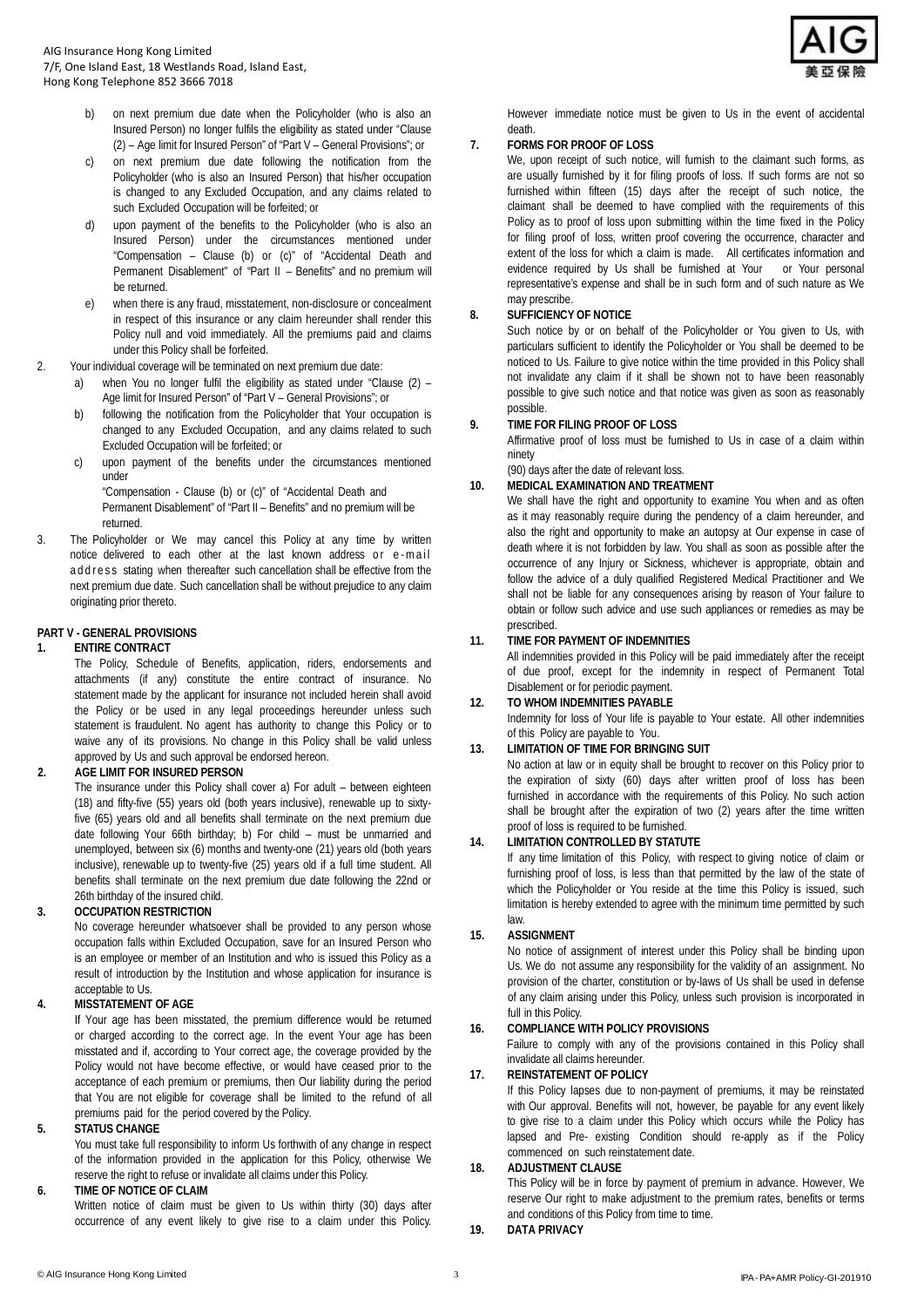#### AIG Insurance Hong Kong Limited 7/F, One Island East, 18 Westlands Road, Island East, Hong Kong Telephone 852 3666 7018



## The **Policyholder**/ **Insured Person** agrees that:

(a) the personal data collected during the application process or administration of this policy may be used by AIG Insurance Hong Kong Limited ("AIGHK") for the purposes stated in its Data Privacy Policy, which include underwriting and administering the insurance policy being applied for (including obtaining reinsurance, underwriting renewals, data matching, claim processing, investigation, payment and subrogation).

(b) AIG HK may use the **Policyholder's**/ **Insured Person's** contact details (name,

address, phone number and e-mail address) to contact him/her about other insurance products provided by the AIG group (assuming AIG HK has obtained the agreement of the **Policyholder**/ **Insured Person** to use such contact details for this purpose).

(c) AIG HK may transfer the personal data to the following classes of persons (whether based in Hong Kong or overseas) for the purpose identified:

- i) third parties providing services related to the administration of this policy, including reinsurers (per (a) above);
- ii) financial institutions for the purpose of processing this policy and obtaining policy payments (per (a) above);

iii) in the event of a claim, loss adjustors, assessors, third party administrators, emergency providers, legal services providers, retailers, medical providers and travel carriers (per (a) above);

iv) for the purpose of conducting direct marketing activities (per (b) above),

v) another member of the AIG group ( for all of the purposes stated in (a) and (b) in any country, or

vi) other parties referred to in AIG HK's data Privacy Policy for the purposes stated therein.

(d) Policyholder's/Insured Person may gain access to, or request correction of his/her personal data (in both cases, subject to a reasonable fee), or change the option he/she previously elected in relation to the use of his/her contact details for direct marketing at any time, by writing to the Privacy Compliance Officer of AIG Insurance Hong Kong Limited at GPO Box 456 or cs.hk@aig.com. The same addresses may be used to contact AIG HK with any comments in relation to the services it provides. The full version of AIG HK's Data Privacy Policy can be found at www.aig.com.hk.

## 20. GRACE PERIOD

A grace period of thirty-one (31) days from the premium due date will be granted for the payment of each premium falling due after the first premium during which time this Policy shall be continued in force. Otherwise, the Policy will lapse from the premium due date.

## 21. **RIGHT OF RECOVERY**

In the event that authorization of payment and/or payment is made by Us and/or Our authorized representative for a claim which is not covered under this Policy or when the limit of liability of this insurance exceeds, We reserve the right to recover the said sum orexcess from You and/or the Policyholder.

## 22. **FRAUDULENT CLAIMS**

If the claim in any respect be fraudulent or if any fraudulent means or devices be used by You or the Policyholder, or anyone acting on the aforementioned's behalf to obtain any benefit under this Policy, all benefits in respect of such claims shall be forfeited.

#### 23. **CLERICAL ERROR**

Our clerical errors shall not invalidate insurance<br>otherwise valid nor continue insurance otherwise not valid. valid nor continue insurance otherwise not valid.

24. **GOVERNING LAW** 

This Policy is subject to the laws of the Hong Kong Special Administrative Region and the parties hereto agree to submit to the jurisdiction of the courts of the Hong Kong Special Administrative Region.

IN WITNESS WHEREOF, AIG INSURANCE HONG KONG LIMITED has caused this Policy to be issued in Hong Kong.

*Copyright in this Policy is reserved. No part of this Policy may be reproduced in whole or part without the express consent of AIG Insurance Hong Kong Limited.*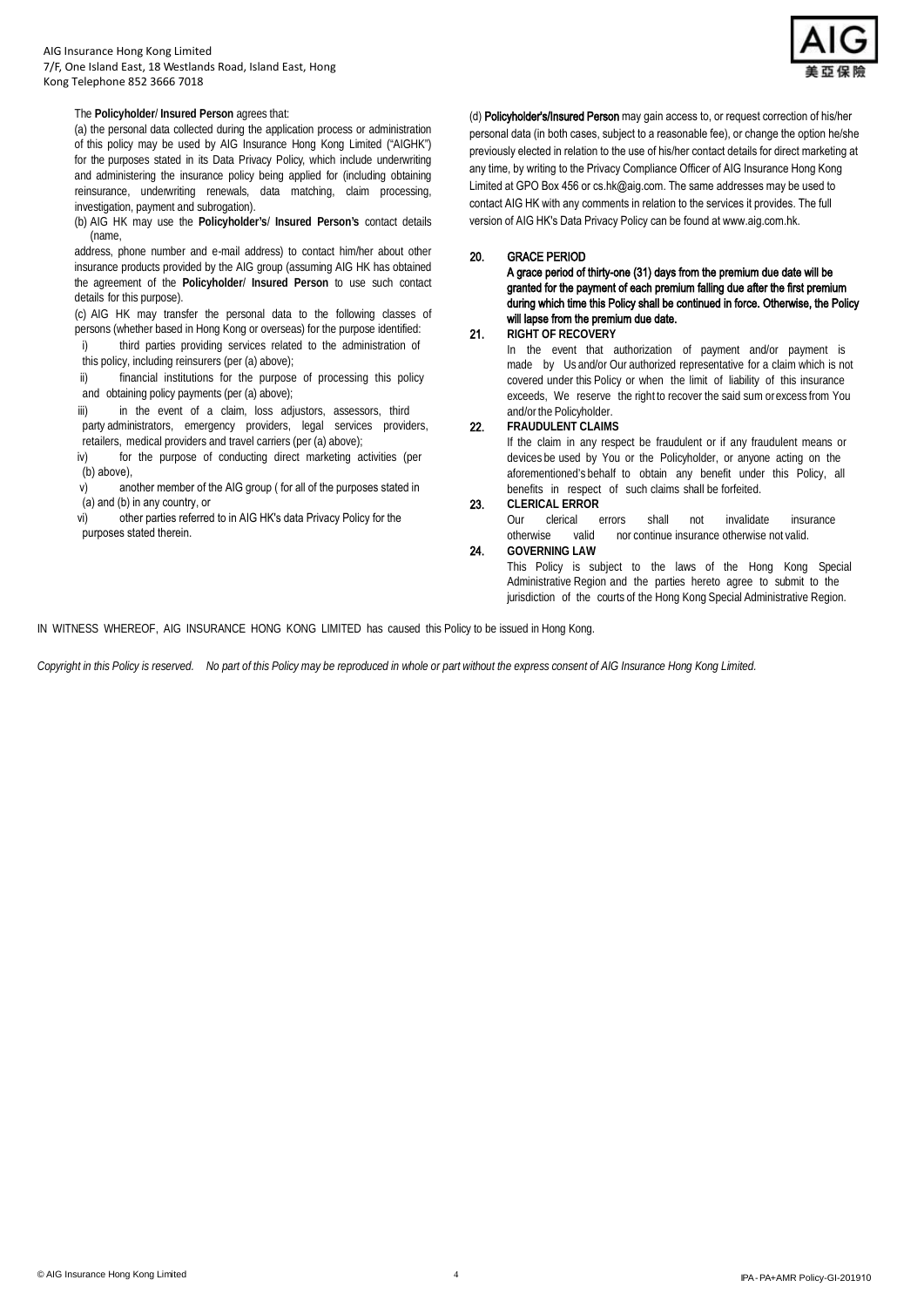

# **個人意外保障計劃**

**個人意外保障**

當我們,美亞保險香港有限公司收妥保費後,即依據保單或批註內的定義 、不承保事項、限制、條款和條件,同意承保及作出有關的賠償。保障生 效時間為保單簽發地點的標準時間零時零一分開始,而保障終止則按照保 單條款第四部份 - 保單終止為準。

#### **第一部份 - 保單定義**

**「意外」**是指不能預料及非自願的事情而引致損害。

**「後天免疫力缺乏症」**或**「愛滋病」**是參照世界衞生組織之定義為標準, 指人體免疫不 全病毒血清測詴呈陽性反應下出現的機會性感染、惡性腫瘤 、人類免疫不全病毒感染性腦病變、人體免疫不全病毒之消瘦症侯群或其 他病症。

- **「日常生活活動」**是指:
- 1) 清潔: 能夠自行於浴缸或以淋浴進行清潔(包括進出浴缸或淋浴區), 或 以其他方法進行清潔以達滿意清潔效果;
- 2) 穿衣: 能夠自行穿著及除掉一切所需衣物, 如適用, 亦包括支撐物、義 肢或其他手術裝置;
- 3) 轉移: 能夠自行從床上轉移到坐椅或輪椅, 反之亦然;
- 4) 移動: 能夠自行由室內的某一房間移動至同層的另一房間;
- 5) 如廁: 能夠使用洗手間或控制膀胱及大腸的自發能力, 以保持個人的衛 生;及
- 6) 進食:能夠自行進行一切的進食程序。
- **「跌打或針炙師」**是指根據中醫葯條例(香港法例第549章)合法註冊成 為中醫的跌打或針炙師,但若此人為你的直系親屬或你本人則除外。
- **「內戰」**是指互相毀滅的戰爭或在同一國家或民族內的公民互相對抗的戰 爭。

**「不承保職業」**是指職位或職責是爆破工人、騎師、偵探、特技人員、貨 船裝卸工人、 漁民、中港司機(跨越香港及中國大陸)、飛機駕駛測試員 、馬戲訓練員、高空工作工人、沉箱工人、電梯技工、拆除舊建築工人、 地下鑽孔工人、野生動物訓練員、情報機構人員、貨柜起重機操作員、地 盤工人、炸藥/爆炸物操作員及政府/國家紀律部隊。

「折斷腿部或膝蓋而無法聯合」是指腿部或膝蓋完全斷為兩截,而終身不 能徹底地復原或恢復正常功能。

- **「直系親屬」**是指你的配偶、父母、配偶父母、袓父母、子女、女婿、兒 媳、兄弟姊 妹、孫/外孫或合法監護人。
- **「損害」**是指因遭遇意外及並無其他原因下引致的身體損傷。
- **「機構」**是指我們透過其推介並得以簽發保單予保單持有人的組織。
- **「受保人」**是指其名字已列於保障權益表或批註內之人士。
- **「喪失手指或腳趾」**是指掌骨與手指骨關節或蹠與腳趾骨關節之部位完全 分離。
- **「失聰」**是指完全及無法恢復之聽力喪失。
- **「失肢」**是指自手腕或足踝關節以上之部位完全切斷。
- **「失明」**是指完全且無法復原之視力喪失。

**「喪失言語能力」**是指構成語言之口唇音、齒舌音、口蓋音、喉頭音等之 四種語言機能 中,有三種以上不能發出者,聲帶全部剔除或因腦部言語中 樞神經的損傷而患失語症。

**「喪失功能」**是指完全失去功能效用,其賠償範圍與完全喪失手足或器官 相同。

**「惡性腫瘤」**是指在後天免疫力缺乏症存在下出現包括但不限於卡波西士 腫瘤、中樞神 經系統淋巴瘤或其他已知或未知之惡性病變, 直接導致死亡 、疾病或殘廢。

**「機會性感染」**包括但不限於肺囊原蟲肺炎、慢性腸炎之生物體、過濾性 病毒或散佈性的真菌感染。

**「保額百分率」**是指保單中第二部份之損害事項表內的賠償/保額百分率。 **「永久」**是指由意外之日起計連續十二個月,並於此段時間終結時並無好 轉之希望。

**「永久完全殘廢」**是指你蒙受損害而在意外事故後連續十二個月內完全永 久傷殘及不能 從事任何根據你的學歷、專業訓練或經驗而可賺取薪金、酬 勞或利益的工作;如你在蒙 受損害前沒有任何業務或從事任何職業,永久 完全殘廢則指不能履行相同年齡及性別人 士的日常生活活動。無論如何, 傷殘要持續十二個月及由註冊醫生證實你的餘生都是完 全、持續及永久的 殘廢。

- **「保單」**是指本保單及於本保單第五部份第一點提及的所有文件。
- **「保單持有人」**是指作為保單申請人的人士,並且列於保障權益表內為保 單持有人。

**「受保前已存在之狀況」**是指受保人於保單生效日、最後復效日或保額增 加日(只限保額 增加的部分)(以較遲者為準)前三年內曾接受或經註冊醫生 推薦之醫藥治療、確診、醫療意見、處方服藥或已存在任何症狀(無論受保 人知道與否)而導致索償的情況。倘受保人於保單生效日、最後復效日或保 額增加日(只限保額增加的部分) (以較遲者為準)後受本保單連續承保三年 ,則上述的狀況將列入本保單的承保範圍內。

**「註冊醫生」**是指獲取西方醫學學士學位的人士,並得到當地政府允許提 供醫療服務。但若註冊醫生為你本人或你的直系親屬,則不包括在內。

**「保障權益表」**是指本保單其中一份名為保障權益表之附加文件,我們並 可隨時對其作出更改。

**「配偶**」指與受保人有婚姻關係持法定伴侶關係之人士。就本保單而言, 婚姻關係或法定伴侶關係是指兩個人之間,在承認結合的相關地區法律管 轄下,正式而具法律效力的結合。

**「保額」**是指列於保障權益表內之保障金額。

**「戰爭」**是指戰爭(無論宣戰與否),或任何戰爭的活動,包括任何國家利 用軍事力量去 達到經濟、地理、民族、政治、種族、宗教或其他目的。 **「我們、我們的、我們自己」**是指美亞保險香港有限公司。

**「你、你的、你本人」**是指列於保障權益表或批註內為受保人之人士。 **第二部份 - 保障利益**

**1. 意外死亡及永久傷殘** 若你於保單生效期內蒙受損害,並於十二個月內 引致身故或殘廢,我們會根據以下的損 害事項表賠償相等於損害事項之 保額百分率的金額。

#### **損害事項表**

|                  | 損害事項                               | <b>/ 님 보</b><br>(保額百分率) |
|------------------|------------------------------------|-------------------------|
| 1.               | 意外死亡                               | 100%                    |
| $\overline{2}$ . | 永久完全殘廢                             | 100%                    |
| 3.               | 四肢永久癱瘓及無法痊癒                        | 100%                    |
| $\overline{4}$ . | 永久完全喪失雙眼視力                         | 100%                    |
| 5.               | 永久完全喪失一眼視力                         | 100%                    |
| 6.               | 喪失任何雙肢或任何雙肢完全失去功能                  | 100%                    |
| 7.               | 喪失任何一肢或任何一肢完全失去功能                  | 100%                    |
| 8.               | 雙耳完全失聰及完全喪失言語能力                    | 100%                    |
| 9                | 永久及無法痊癒之精神錯亂                       | 100%                    |
| 10.              | 永久完全失聰                             |                         |
|                  | (a) 雙耳                             | 75%                     |
|                  | (b) 單耳                             | 15%                     |
| 11.              | 完全喪失言語能力                           | 50%                     |
| 12.              | 永久完全喪失一眼晶狀體                        | 50%                     |
| 13.              | 喪失或永久完全喪失四隻手指及拇指功能                 |                         |
|                  | (a) 右手                             | 70%                     |
|                  | (b) 左手                             | 50%                     |
| 14.              | 喪失或永久完全喪失四隻手指功能                    |                         |
|                  | (a) 右手                             | 40%                     |
|                  | (b) 左手                             | 30%                     |
| 15.              | 喪失或永久完全喪失一隻拇指功能                    |                         |
|                  | (a) 兩個右關節                          | 30%                     |
|                  | (b) 一個右關節                          | 15%                     |
|                  | (c) 兩個左關節                          | 20%                     |
|                  | (d) 一個左關節                          | 10%                     |
| 16.              | 喪失或永久完全喪失手指功能                      |                         |
|                  | (a) 三個右關節                          | 10%                     |
|                  | (b) 兩個右關節                          | 7.5%                    |
|                  | (c) 一個右關節                          | 5%                      |
|                  | (d) 三個左關節                          | 7.5%                    |
| 17.              | 喪失或永久完全喪失腳趾功能                      |                         |
|                  | (a) 所有腳趾 —— 一隻腳計算                  | 15%                     |
|                  |                                    | 5%                      |
|                  | (b) 腳拇趾 —— 兩個關節<br>(c) 腳拇趾 —— 一個關節 | 3%                      |
| 18.              | 折斷腿部或膝蓋而無法聯合                       | 10%                     |
| 19               | 腿部因意外而做手術後導致縮短五厘米或以上               | 7.5%                    |

賠償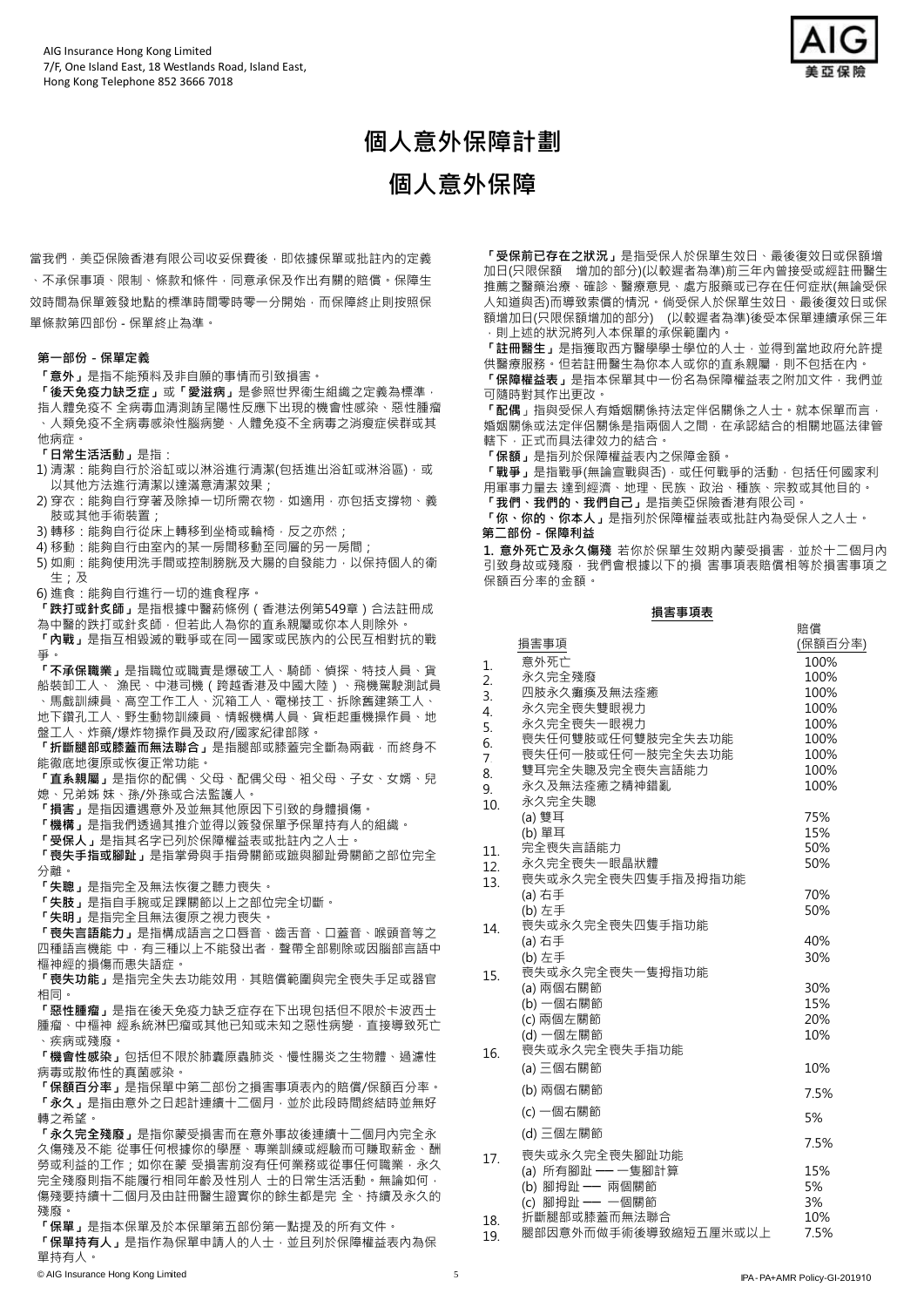

20. 一切在上述第10至19項損害事項以外的永久殘缺,我們有絕對判斷 權利決定該永久殘缺的賠償/保額百分率,但不會與以上第10至19 項之百分率不一致。

賠償:

- a) 於同一次的意外中, 我們只負責賠償以上任何一項之損害事項, 若於 同一次的意 外中發生多於一項的損害事項,我們只會賠償最高保額 百分率的一項。
- b) 若我們已賠償受保人一項或以上的損害事項,但累積的賠償額仍未超 出百分百的 保額,我們日後只會負責賠償保額剩餘的部份直至百分 百的保額為止
- c) 倘若我們已賠償以上損害事項 1 至 9 其中一項,你的保障便會即時終 止。
- d) 倘你蒙受損害前局部手足或器官已喪失功能,而在損害後變成全部殘 廢,我們會 決定保額百分率作為賠償該損害所引致的殘廢部份,而 之前已喪失功能的部份則 不獲賠償。
- e) 倘你慣用左手並特別申報於投保書內,則損害事項表中第 13 至 16 項有關右手及 左手之各項損害事項之保額百分率將會互相對調。

#### **暴露及失蹤處理**

倘若你在本保單承保範圍內發生意外,而在無法避免的情況下身處於自然 環境中(包括但 不限於長期及嚴酷的天氣或環境狀況),並於意外發生後十 - 「個月內直接因此無法避免的 暴露而引致死亡或傷殘,我們將按照損害事 項表賠償予你。

倘若你乘搭之飛機,陸上或海上之交通工具發生意外,導致失蹤、墮毀或 沉沒,而你之 遺體於該次意外事件發生後十二個月內仍無法尋回,我們將 視你已因該次意外事故而導致死亡,並作出賠償,但你的遺產管理員必須 簽署保證書,同意假如你仍然生存,賠償 款項需退回給我們。

#### **2. 意外醫療費用**

我們會賠償你因蒙受損害而需支付註冊醫生、護士、醫院及/或救傷車服 務之實際醫療費 用,包括醫藥、手術、X光檢查、醫院或護理治療包括醫 療用品及租用救傷車,但不包括牙科護理,除非因意外而損害健全及天然 之牙齒所必須之診治費用。我們亦會賠償你因損害而要支付跌打或針灸師 的醫療費用,以不超過每宗意外港幣1,500元及每保單年度港幣3,000元為 限。無論如何,賠償的金額不可以超過保障權益表內意外醫療費用每宗意 外的保額。倘你可從其他來源取回全部或部份費用,我們則僅負責賠償剩 餘部份。

**第三部份 - 不承保範圍** 我們不會賠償直接或間接、部份或全部因以下事 項引致的傷害:

- 1. 戰爭、侵略、外敵行動、交戰、內戰、革命、叛亂、造反、軍事 或篡奪權力、或任何類似戰爭的行動;
- 2. 因觸犯或意圖觸犯法例或拒捕;<br>3. 從事或參與任何軍隊、海、陸、
- 從事或參與任何軍隊、海、陸、空軍服務或行動;飛行服務;
- 4. 以非乘客身份乘搭任何合法領有牌照的私人或商用飛機;
- 5. 自殺、意圖自殺或故意自我傷害(無論精神是否正常);
- 6. 分娩、流產、墮胎、節育、不育、妊娠或因此而引致的其他併發 症(儘管是因損 害促使或引起的)
- 7. 後天免疫力缺乏症或於人體免疫不全病毒或有關疾病的血清測詴 呈陽性反應下出現的疾病或損害;或經性接觸傳染的疾病;
- 8. 精神病、睡眠、精神或神經失調、焦慮、緊張或抑鬱;酒精中毒 的治療、濫用藥 物或因此而引致的其他併發症,或所有藥物意外 ;
- 9. 在酒精或非處方藥物的影響下;<br>10 受保前已存在之狀況或因此而引
- 受保前已存在之狀況或因此而引致的其他併發症;
- 11. 美容、整形外科或任何非必要之手術;肥胖的外科或非外科治療 (包括病態性的 肥胖)或體重控制的療程;先天缺陷或疾病或因 此而引致的其他併發症;
- 12. 牙齒治療或手術,但因意外而損害健全及天然的牙齒則不在此限 (不包括假牙及 有關費用);
- 13. 任何疾病(即使是任何一種傷害的後果);
- 14. 由疾病引致的損害(疾病的保障除外);
- 15. 職業運動或參與該運動而可賺取的收入或報酬;
- 16. 測詴任何交通工具;參與離岸活動,如商業潛水;油田鑽探、採 礦或空中攝影;
- 17. 配合眼睛屈光度的眼境,或助聽器;矯正的輔助器及屈光不正的 治療除非因意外 引致損害所致的;
- 18. 任何醫院內的單人或私家病房的額外收費,特別或私家看護的費 用,非醫療的個人服務,如收音機、電話或類同的器材;採購或 採用的特別支架、儀器或裝置;
- 19. 一般的健康檢查,復元期,復康和紓緩治療,監管或康復的治療 , <br>,預防注射 · 非治療或診斷所需之化驗 · 或非醫療所需之治療; 或
- 20. 故意暴露於危險中 (除非是因嘗詴拯救人命),或任何損害的發

#### 生是因沒有遵守 醫療的意見。

本公司將不負責提供本保單的任何保障或根據本保單支付任何款項,若 本公司就任何損 失或索賠作出支付會違反任何制裁法律或規例,並由此 導致本公司、其母公司或其最終 控制實體根據任何制裁法律或規例須繳 納任何罰款。

#### **第四部份 - 保單終止**

- 1. 此保單將根據以下情況終止保障:<br>a) 當保費逾期未繳·或
	- 當保費逾期未繳;或
	- b) 當保單持有人(同時亦為受保人)已不能符合「第五部份 ─ 基本條款」的「第二項 ─ 受保人之年齡限制」中所述的資 格,保單將於下一個保費到 期日終止;或
	- c) 當保單持有人(同時亦為受保人)通知我們其工作已轉為其中 不承保職業,保單將於下一個保費到期日終止,而所有關於 此不承保職業的索償則不獲 接納;或
	- d) 當保單持有人(同時亦為受保人)已符合「第二部份 ─ 保障 利益」的「意外死亡及永久傷殘 ─ 賠償 b 或 c」所述的情 況,而保費則不獲退回。
	- e) 保險或索償中有任何欺詐、不實、拒絕陳述或隱暪的成份, 此保單即時宣判無效,並喪失所有賠償及保費。
- 2. 你個別的保障將於下一個保費到期日根據以下情況而終止:
	- a) 當你已不能符合「第五部份 ─ 基本條款」的「第二項 ─ 受 保人之年齡 限制」中所述的資格;或
	- b) 當保單持有人通知我們你的工作已轉為其中不承保職業,而 所有關於此不承保職業的索償則不獲接納;或
	- c) 已獲得「第二部份 ─ 保障利益」的「意外死亡及永久傷殘 ─ 賠償 b 或 c」所述情況的賠償,而保費則不獲退回。
- 3. 保單持有人或我們可隨時以書面形式寄往或遞交至彼此紀錄內之 地址或電郵地址通知對方解 除契約,並於下一個保費到期日生效 ,此種解約並不影響任何已呈交之賠償申請。

#### **第五部份 – 基本條款**

#### **1. 完整的保險契約**

保單、保障權益表、投保書、附文、批註及附加文件(如有者)均為 本保險契約的一部份。保險申請人未有在投保書上作出的陳述,均 不得作為廢除本契約或利用於法律訴訟, 除非該陳述涉及詐騙**。**仕 何營業員均無權更改或刪除保單内的仕何條款,所有更改需由我們 的總代理簽署同意並簽發批註後,方為有效。

**2. 受保人之年齡限制**

本保單提供保障予: a) 成年人 ─ 年齡由十八至五十五歲(全年均受保 障) · 可續保全六十五歲 · 所有保障將於你六十六歲生日後的首個保 費到期日終止;b) 小童 ー 未婚及非在職,年齡由六個月全二十一 歲(全年均受保障)・若為全日制學生・可續保全二十五歲・所有保 障將於受保小童的二十二或二十六歲生日後的首個保費到期日終止

。 **3. 職業限制**

倘若任何人士的工作屬於不承保職業的範圍,我們將不會提供保障 ,除非受保 人是機構內的僱員或會員,經此機構的推介及得到我們 接受其投保申請,才可獲得保單的簽發。

**4. 年齡錯誤陳述**

若你的年齡被錯誤陳述,我們會按正確年齡應付之保費而退回或收 取保費的差額。倘你投保時的正確年齡未符合保單的要求或已超出 限制,我們則只會退回保費而不負責任何承保責任。

**5. 現況轉變**

如你在投保書內所提供之資料有任何轉變,你須通知我們有關之變 ....<br>更 · 否則我們 有權拒絕所有賠償或使其失效。

- 6. 申請賠償通知之期限 如要申請索償,應於事件發生之日起三十日內 以書面通知我們。倘遭意外而引致 死亡,應立即通知我們。
- **7. 損害之證明文件** 我們於接獲該書面通知後,會將申請賠償表格送交 索償人,以作填寫損害證明之 用。倘索償人於書面通知書發出後十 五日內仍未收到該申請賠償表格,索償人可 將事故的發生、性質與 損害程度於損害證明文件遞交之期限前提交給我們,我們 會將此書 面證明視作已符合本條款之要求。我們所需之任何證明文件,須依 據我 們所定之形式及性質提交,而所需費用概由你或你的合法代理 人負責。

#### **8. 充足的通知期**

該書面通知可由保單持有人、你或兩者的代表人送交我們或我們的 總代理,並提供足夠資料以證明保單持有人或你的身份。倘有合理 的緣由不能於限期內將該書面通知送交我們,但已盡可能於限期後 立即送出,則不會被視為放棄申請賠償的權利。

## **9. 損害證明文件遞送之期限**

所有損害的證明文件需於蒙受有關的損害後九十日內呈交給我們或 我們的總代理。

#### **10. 身體檢查**

於處理申請賠償時,我們有權隨時要求你作身體檢查。倘若你身故 除法律不允許外,我們有權要求解剖驗屍,而費用則由我們負擔